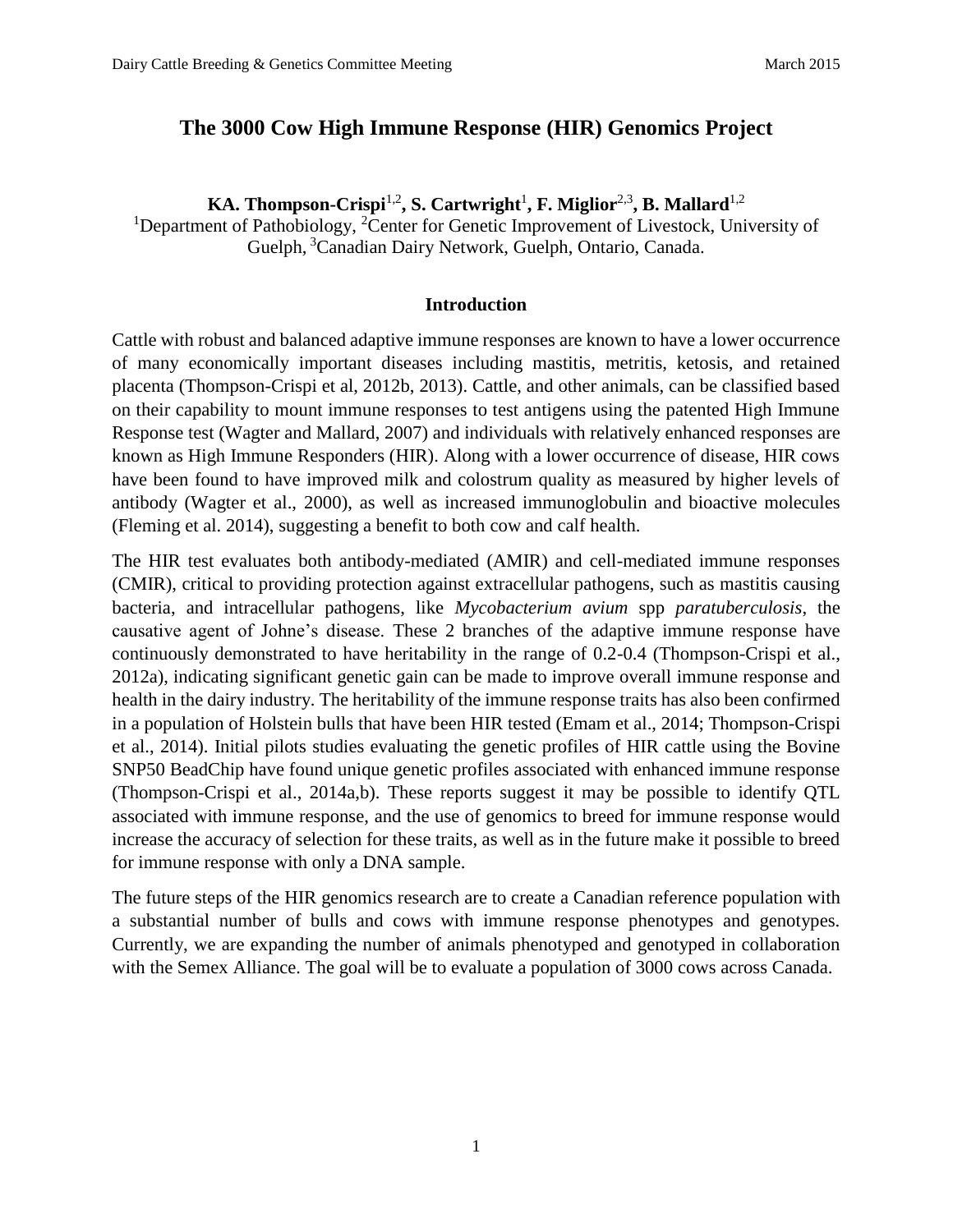# **Ontario DairyGen-NSERC Project Update (700 Cows)**

The objective of this project was to immune response phenotype 700 cows in Ontario, evaluate correlations of immune response with health and to selectively genotype high and low responders for AMIR and CMIR. A total of 729 cows from 7 herds within 100km of the University of Guelph were tested for this project and all samples have been run in lab and a phenotypic analysis has been performed. Producers involved in the study have received reports of the within herd immune response ranking of their tested animals. An analysis of production parameters based on immune response rank has been performed and a publication on this work has been drafted. Genotyping has also been performed. Disease data has been accessed from the National Health Project for herds that were tested more than 300 days ago to ensure all disease within the lactation of immune response sampling is captured. The final analysis for this project is under way and will be completed by the end of the grant in August 2015.

#### **Acknowledgements**

The authors' would like to thank the funding agencies including the National Sciences and Research Engineering Council of Canada (NSERC), and the DairyGen Council of the Canadian Dairy Network (CDN).